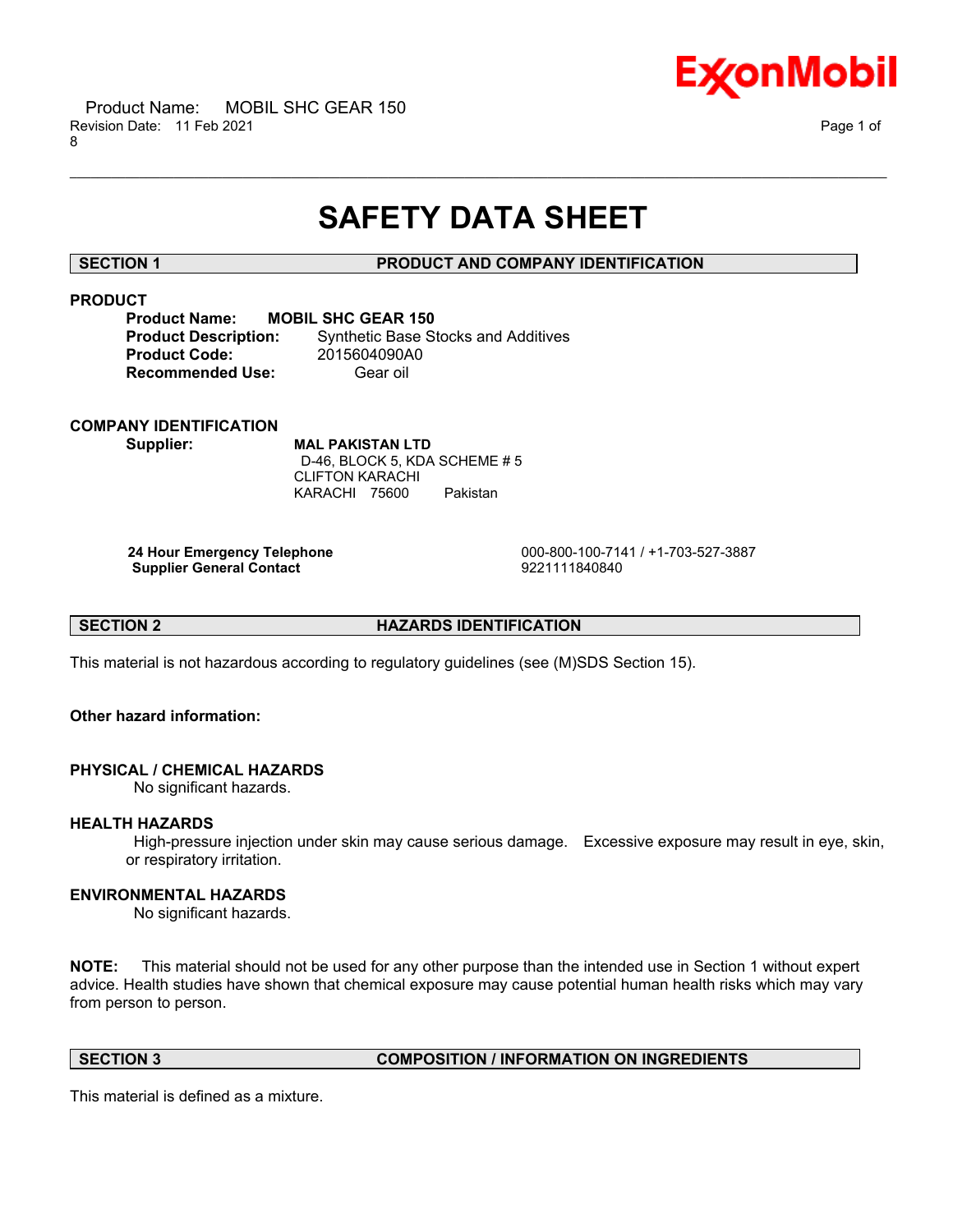

#### **Hazardous Substance(s) or Complex Substance(s) required for disclosure**

| <b>Name</b>                    | CAS#       | Concentration* | <b>GHS Hazard Codes</b>   |
|--------------------------------|------------|----------------|---------------------------|
| BENZENE, C10-14- ALKYL DERIVS. | 68442-69-3 | $0.1 - 5.1\%$  | H304, H315, H400(M factor |
|                                |            |                |                           |
| <b>IDITRIDECYL ADIPATE</b>     | 16958-92-2 | 10 - < 20%     | None                      |

\_\_\_\_\_\_\_\_\_\_\_\_\_\_\_\_\_\_\_\_\_\_\_\_\_\_\_\_\_\_\_\_\_\_\_\_\_\_\_\_\_\_\_\_\_\_\_\_\_\_\_\_\_\_\_\_\_\_\_\_\_\_\_\_\_\_\_\_\_\_\_\_\_\_\_\_\_\_\_\_\_\_\_\_\_\_\_\_\_\_\_\_\_\_\_\_\_\_\_\_\_\_\_\_\_\_\_\_\_\_\_\_\_\_\_\_\_\_

\* All concentrations are percent by weight unless ingredient is a gas. Gas concentrations are in percent by volume.

#### **SECTION 4 FIRST AID MEASURES**

#### **INHALATION**

Remove from further exposure. For those providing assistance, avoid exposure to yourself or others. Use adequate respiratory protection. If respiratory irritation, dizziness, nausea, or unconsciousness occurs, seek immediate medical assistance. If breathing has stopped, assist ventilation with a mechanical device or use mouth-to-mouth resuscitation.

#### **SKIN CONTACT**

Wash contact areas with soap and water. If product is injected into or under the skin, or into any part of the body, regardless of the appearance of the wound or its size, the individual should be evaluated immediately by a physician as a surgical emergency. Even though initial symptoms from high pressure injection may be minimal or absent, early surgical treatment within the first few hours may significantly reduce the ultimate extent of injury.

#### **EYE CONTACT**

Flush thoroughly with water. If irritation occurs, get medical assistance.

#### **INGESTION**

First aid is normally not required. Seek medical attention if discomfort occurs.

#### **NOTE TO PHYSICIAN**

None

#### **SECTION 5 FIRE FIGHTING MEASURES**

#### **EXTINGUISHING MEDIA**

**Appropriate Extinguishing Media:** Use water fog, foam, dry chemical or carbon dioxide (CO2) to extinguish flames.

**Inappropriate Extinguishing Media:** Straight streams of water

#### **FIRE FIGHTING**

**Fire Fighting Instructions:** Evacuate area. Prevent run-off from fire control or dilution from entering streams, sewers or drinking water supply. Fire-fighters should use standard protective equipment and in enclosed spaces, self-contained breathing apparatus (SCBA). Use water spray to cool fire exposed surfaces and to protect personnel.

**Hazardous Combustion Products:** Aldehydes, Incomplete combustion products, Oxides of carbon, Smoke, Fume, Sulphur oxides

### **FLAMMABILITY PROPERTIES**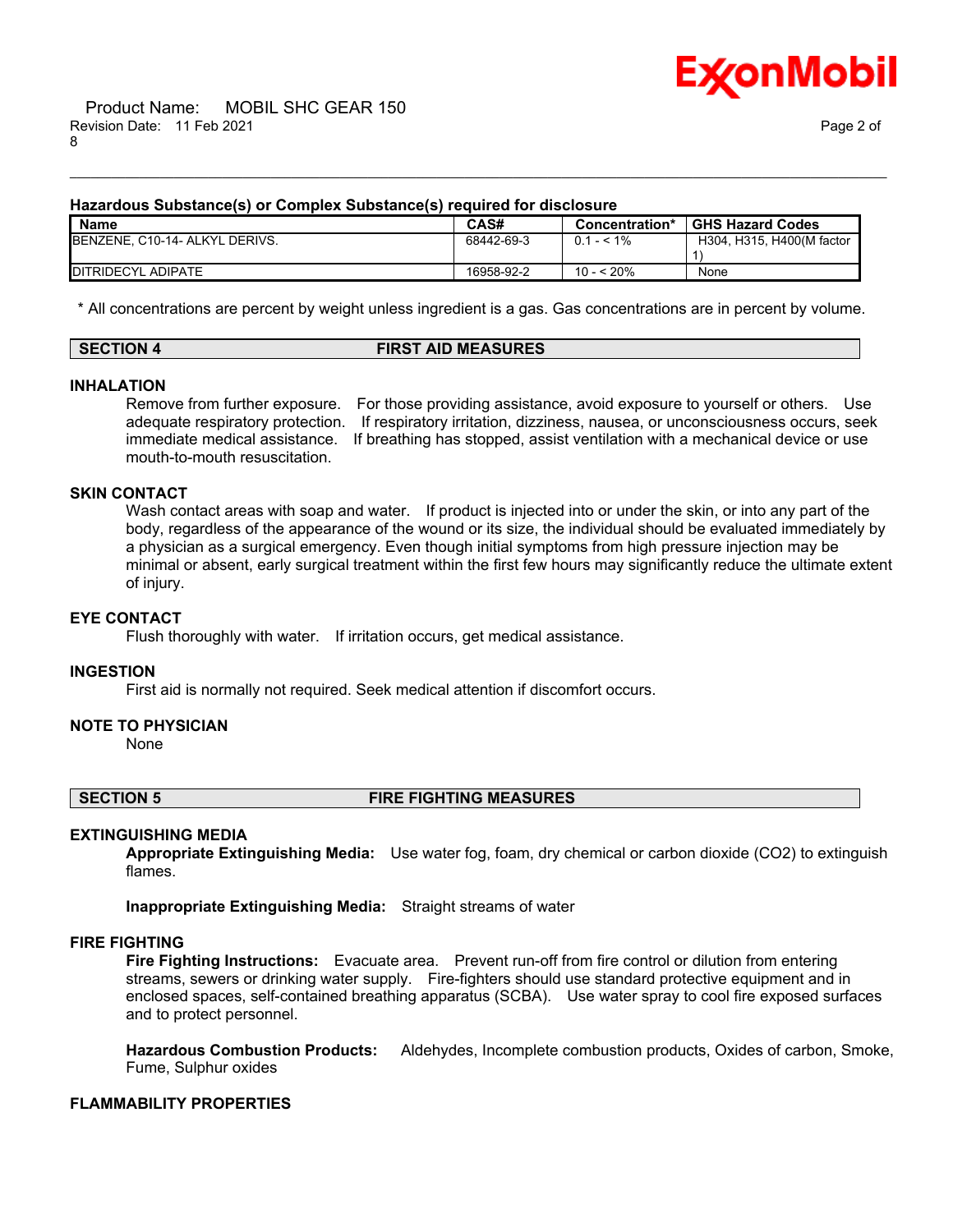

 Product Name: MOBIL SHC GEAR 150 Revision Date: 11 Feb 2021 Page 3 of 8

**Flash Point [Method]:** >210°C (410°F) [ASTM D-92] **Flammable Limits (Approximate volume % in air):** LEL: 0.9 UEL: 7.0 **Autoignition Temperature:** N/D

#### **SECTION 6 ACCIDENTAL RELEASE MEASURES**

#### **NOTIFICATION PROCEDURES**

In the event of a spill or accidental release, notify relevant authorities in accordance with all applicable regulations.

\_\_\_\_\_\_\_\_\_\_\_\_\_\_\_\_\_\_\_\_\_\_\_\_\_\_\_\_\_\_\_\_\_\_\_\_\_\_\_\_\_\_\_\_\_\_\_\_\_\_\_\_\_\_\_\_\_\_\_\_\_\_\_\_\_\_\_\_\_\_\_\_\_\_\_\_\_\_\_\_\_\_\_\_\_\_\_\_\_\_\_\_\_\_\_\_\_\_\_\_\_\_\_\_\_\_\_\_\_\_\_\_\_\_\_\_\_\_

#### **PROTECTIVE MEASURES**

Avoid contact with spilled material. See Section 5 for fire fighting information. See the Hazard Identification Section for Significant Hazards. See Section 4 for First Aid Advice. See Section 8 for advice on the minimum requirements for personal protective equipment. Additional protective measures may be necessary, depending on the specific circumstances and/or the expert judgment of the emergency responders.

#### **SPILL MANAGEMENT**

**Land Spill:** Stop leak if you can do so without risk. Recover by pumping or with suitable absorbent.

**Water Spill:** Stop leak if you can do so without risk. Confine the spill immediately with booms. Warn other shipping. Remove from the surface by skimming or with suitable absorbents. Seek the advice of a specialist before using dispersants.

Water spill and land spill recommendations are based on the most likely spill scenario for this material; however, geographic conditions, wind, temperature, (and in the case of a water spill) wave and current direction and speed may greatly influence the appropriate action to be taken. For this reason, local experts should be consulted. Note: Local regulations may prescribe or limit action to be taken.

#### **ENVIRONMENTAL PRECAUTIONS**

Large Spills: Dyke far ahead of liquid spill for later recovery and disposal. Prevent entry into waterways, sewers, basements or confined areas.

#### **SECTION 7 HANDLING AND STORAGE**

#### **HANDLING**

 Prevent small spills and leakage to avoid slip hazard. Material can accumulate static charges which may cause an electrical spark (ignition source). When the material is handled in bulk, an electrical spark could ignite any flammable vapors from liquids or residues that may be present (e.g., during switch-loading operations). Use proper bonding and/or earthing procedures. However, bonding and earthing may not eliminate the hazard from static accumulation. Consult local applicable standards for guidance. Additional references include American Petroleum Institute 2003 (Protection Against Ignitions Arising out of Static, Lightning and Stray Currents) or National Fire Protection Agency 77 (Recommended Practice on Static Electricity) or CENELEC CLC/TR 50404 (Electrostatics - Code of practice for the avoidance of hazards due to static electricity).

**Static Accumulator:** This material is a static accumulator.

#### **STORAGE**

 The type of container used to store the material may affect static accumulation and dissipation. Do not store in open or unlabelled containers.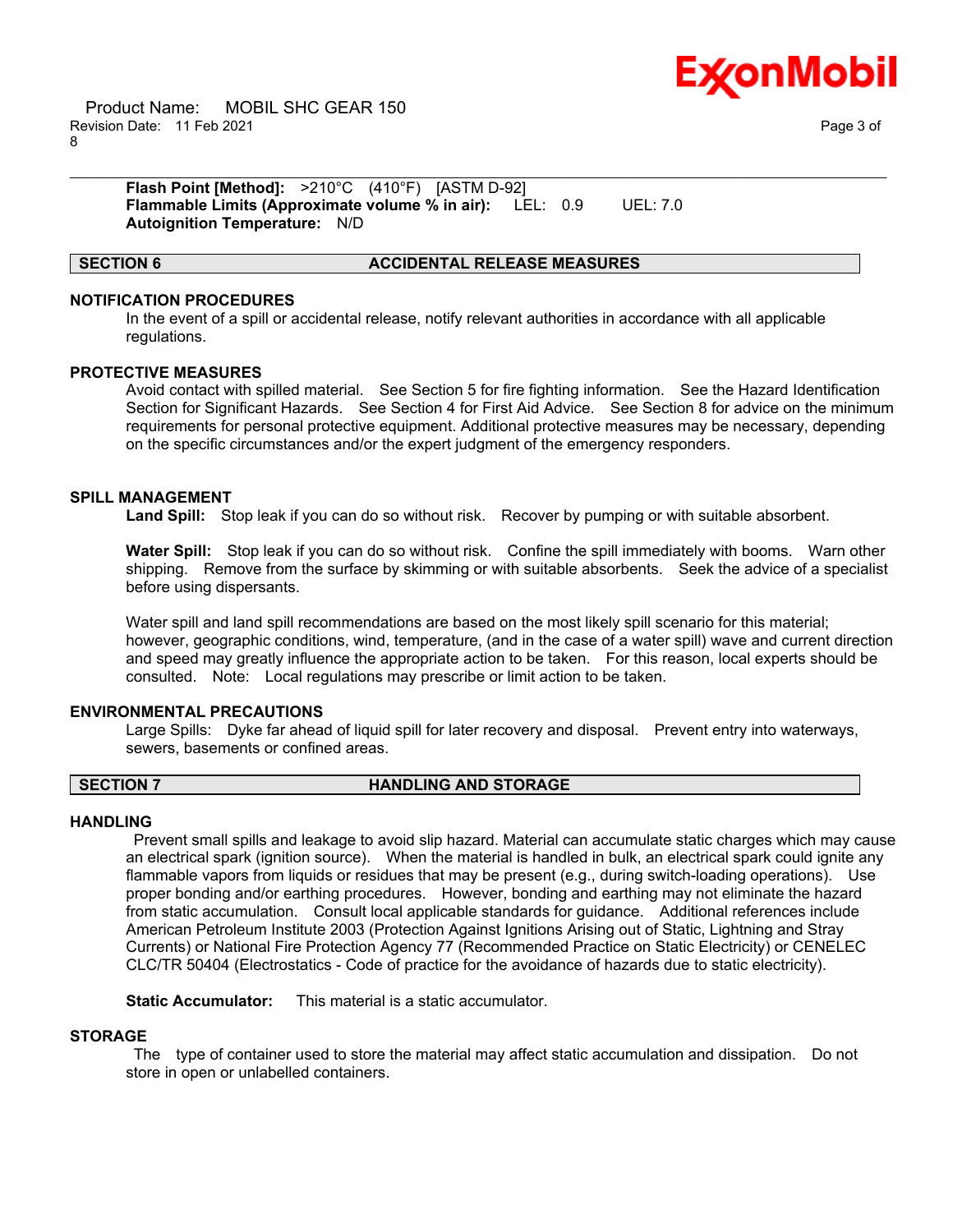

# \_\_\_\_\_\_\_\_\_\_\_\_\_\_\_\_\_\_\_\_\_\_\_\_\_\_\_\_\_\_\_\_\_\_\_\_\_\_\_\_\_\_\_\_\_\_\_\_\_\_\_\_\_\_\_\_\_\_\_\_\_\_\_\_\_\_\_\_\_\_\_\_\_\_\_\_\_\_\_\_\_\_\_\_\_\_\_\_\_\_\_\_\_\_\_\_\_\_\_\_\_\_\_\_\_\_\_\_\_\_\_\_\_\_\_\_\_\_

### **SECTION 8 EXPOSURE CONTROLS / PERSONAL PROTECTION**

#### **EXPOSURE LIMIT VALUES**

| <b>Substance Name</b>             | Form | ∟imit/Standard |         | <b>Note</b> | Source | Year                   |      |
|-----------------------------------|------|----------------|---------|-------------|--------|------------------------|------|
| TRIDECYI<br><b>ADIPATE</b><br>דור |      | TWA            | 5 mg/m3 |             |        | $\cdots$<br>-xxonMobil | 2020 |

**Exposure limits/standards for materials that can be formed when handling this product:** When mists/aerosols can occur the following is recommended:  $5 \text{ mg/m}^3$  - ACGIH TLV (inhalable fraction).

NOTE: Limits/standards shown for guidance only. Follow applicable regulations. **ENGINEERING CONTROLS**

The level of protection and types of controls necessary will vary depending upon potential exposure conditions. Control measures to consider:

No special requirements under ordinary conditions of use and with adequate ventilation.

#### **PERSONAL PROTECTION**

Personal protective equipment selections vary based on potential exposure conditions such as applications, handling practices, concentration and ventilation. Information on the selection of protective equipment for use with this material, as provided below, is based upon intended, normal usage.

**Respiratory Protection:** If engineering controls do not maintain airborne contaminant concentrations at a level which is adequate to protect worker health, an approved respirator may be appropriate. Respirator selection, use, and maintenance must be in accordance with regulatory requirements, if applicable. Types of respirators to be considered for this material include:

No special requirements under ordinary conditions of use and with adequate ventilation. Particulate

For high airborne concentrations, use an approved supplied-air respirator, operated in positive pressure mode. Supplied air respirators with an escape bottle may be appropriate when oxygen levels are inadequate, gas/vapour warning properties are poor, or if air purifying filter capacity/rating may be exceeded.

**Hand Protection:** Any specific glove information provided is based on published literature and glove manufacturer data. Glove suitability and breakthrough time will differ depending on the specific use conditions. Contact the glove manufacturer for specific advice on glove selection and breakthrough times for your use conditions. Inspect and replace worn or damaged gloves. The types of gloves to be considered for this material include:

No protection is ordinarily required under normal conditions of use. Nitrile,Viton

**Eye Protection:** If contact is likely, safety glasses with side shields are recommended.

**Skin and Body Protection:** Any specific clothing information provided is based on published literature or manufacturer data. The types of clothing to be considered for this material include:

 No skin protection is ordinarily required under normal conditions of use. In accordance with good industrial hygiene practices, precautions should be taken to avoid skin contact.

**Specific Hygiene Measures:** Always observe good personal hygiene measures, such as washing after handling the material and before eating, drinking, and/or smoking. Routinely wash work clothing and protective equipment to remove contaminants. Discard contaminated clothing and footwear that cannot be cleaned. Practice good housekeeping.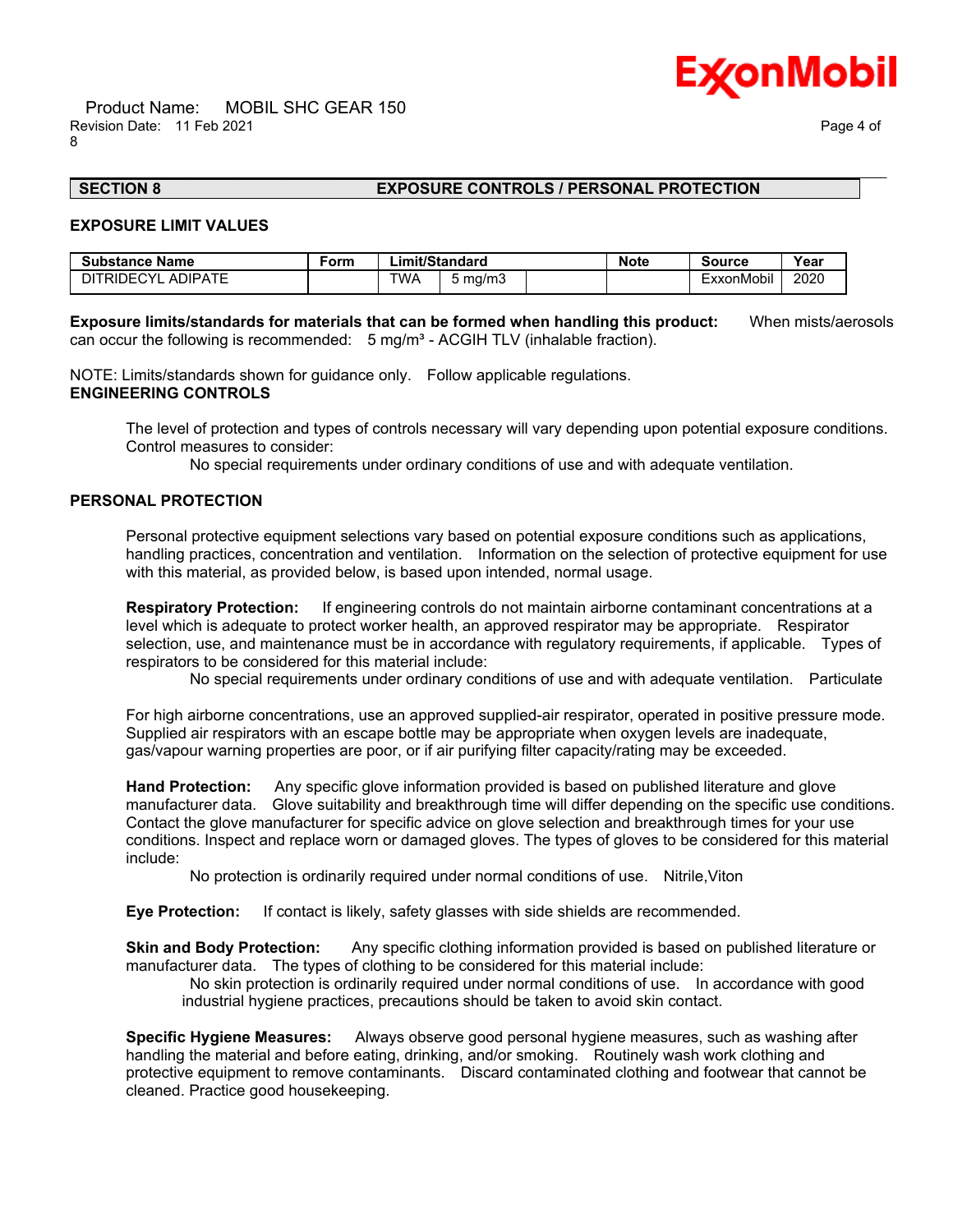

#### **ENVIRONMENTAL CONTROLS**

 Comply with applicable environmental regulations limiting discharge to air, water and soil. Protect the environment by applying appropriate control measures to prevent or limit emissions.

### **SECTION 9 PHYSICAL AND CHEMICAL PROPERTIES**

**Note: Physical and chemical properties are provided for safety, health and environmental considerations only and may not fully represent product specifications. Contact the Supplier for additional information.**

\_\_\_\_\_\_\_\_\_\_\_\_\_\_\_\_\_\_\_\_\_\_\_\_\_\_\_\_\_\_\_\_\_\_\_\_\_\_\_\_\_\_\_\_\_\_\_\_\_\_\_\_\_\_\_\_\_\_\_\_\_\_\_\_\_\_\_\_\_\_\_\_\_\_\_\_\_\_\_\_\_\_\_\_\_\_\_\_\_\_\_\_\_\_\_\_\_\_\_\_\_\_\_\_\_\_\_\_\_\_\_\_\_\_\_\_\_\_

#### **GENERAL INFORMATION**

**Physical State:** Liquid **Colour:** Colorless to Yellow **Odour:** Characteristic **Odour Threshold:** N/D

#### **IMPORTANT HEALTH, SAFETY, AND ENVIRONMENTAL INFORMATION**

**Relative Density (at 15 °C):** 0.85 **Flammability (Solid, Gas):** N/A **Flash Point [Method]:** >210°C (410°F) [ASTM D-92] **Flammable Limits (Approximate volume % in air):** LEL: 0.9 UEL: 7.0 **Autoignition Temperature:** N/D **Boiling Point / Range:** > 316°C (600°F) **Decomposition Temperature:** N/D **Vapour Density (Air = 1):** > 2 at 101 kPa **Vapour Pressure:** < 0.013 kPa (0.1 mm Hg) at 20 °C **Evaporation Rate (n-butyl acetate = 1):** N/D **pH:** N/A **Log Pow (n-Octanol/Water Partition Coefficient):** > 3.5 **Solubility in Water:** Negligible **Viscosity:** 150 cSt (150 mm2/sec) at 40ºC [ASTM D 445] **Oxidizing Properties:** See Hazards Identification Section.

### **OTHER INFORMATION**

**Freezing Point:** N/D **Melting Point:** N/A **Pour Point:** -45°C (-49°F)

**SECTION 10 STABILITY AND REACTIVITY**

**STABILITY:** Material is stable under normal conditions.

**CONDITIONS TO AVOID:** Excessive heat. High energy sources of ignition.

**MATERIALS TO AVOID:** Strong oxidisers

**HAZARDOUS DECOMPOSITION PRODUCTS:** Material does not decompose at ambient temperatures.

**POSSIBILITY OF HAZARDOUS REACTIONS:** Hazardous polymerization will not occur.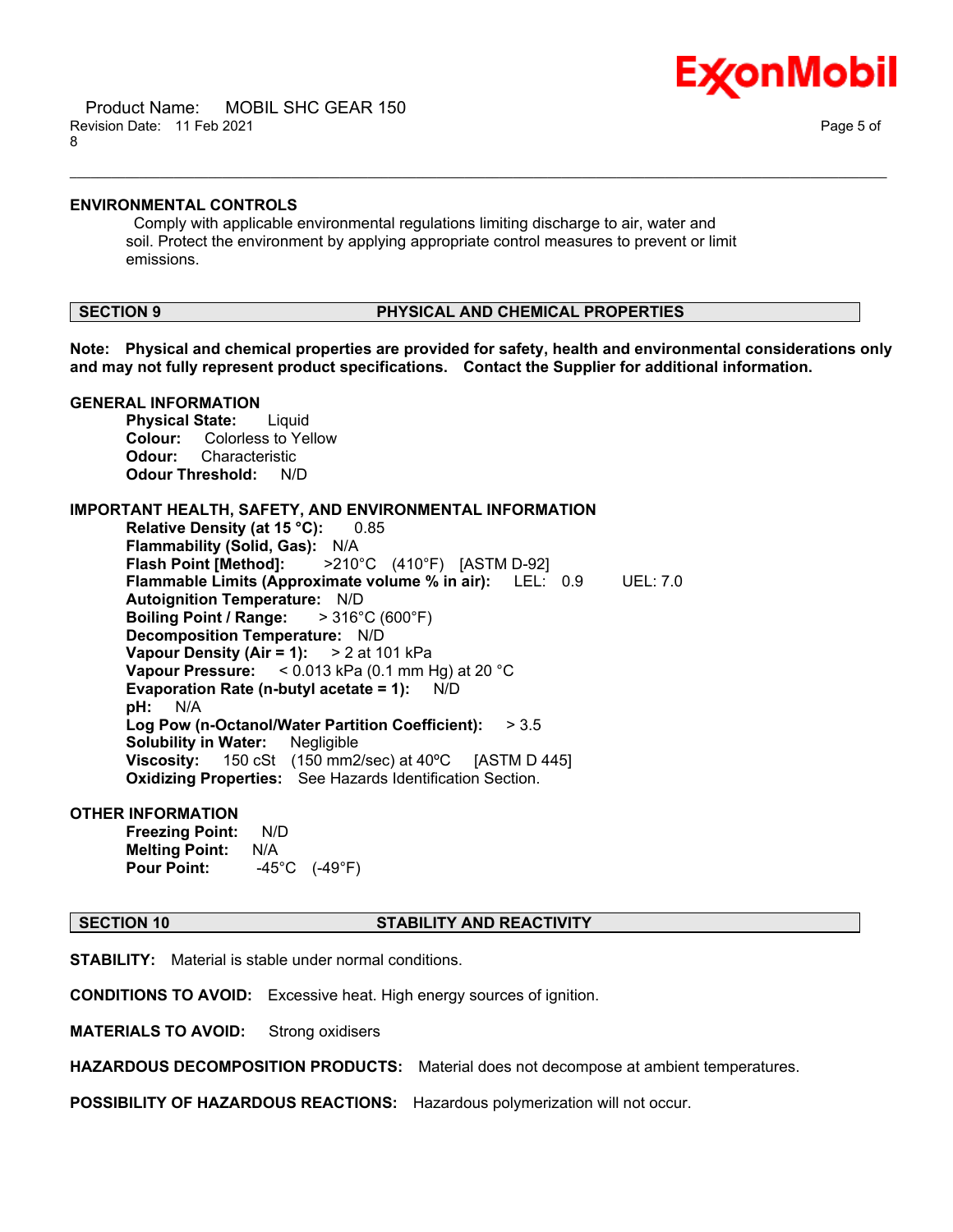

### **SECTION 11 TOXICOLOGICAL INFORMATION**

\_\_\_\_\_\_\_\_\_\_\_\_\_\_\_\_\_\_\_\_\_\_\_\_\_\_\_\_\_\_\_\_\_\_\_\_\_\_\_\_\_\_\_\_\_\_\_\_\_\_\_\_\_\_\_\_\_\_\_\_\_\_\_\_\_\_\_\_\_\_\_\_\_\_\_\_\_\_\_\_\_\_\_\_\_\_\_\_\_\_\_\_\_\_\_\_\_\_\_\_\_\_\_\_\_\_\_\_\_\_\_\_\_\_\_\_\_\_

#### **INFORMATION ON TOXICOLOGICAL EFFECTS**

| <b>Hazard Class</b>                                               | <b>Conclusion / Remarks</b>                                                                                       |  |  |
|-------------------------------------------------------------------|-------------------------------------------------------------------------------------------------------------------|--|--|
| Inhalation                                                        |                                                                                                                   |  |  |
| Acute Toxicity: No end point data for                             | Minimally Toxic. Based on assessment of the components.                                                           |  |  |
| material.                                                         |                                                                                                                   |  |  |
| Irritation: No end point data for material.                       | Negligible hazard at ambient/normal handling temperatures.                                                        |  |  |
| Ingestion                                                         |                                                                                                                   |  |  |
| Acute Toxicity: No end point data for<br>lmaterial.               | Minimally Toxic. Based on assessment of the components.                                                           |  |  |
| <b>Skin</b>                                                       |                                                                                                                   |  |  |
| Acute Toxicity: No end point data for<br>material.                | Minimally Toxic. Based on assessment of the components.                                                           |  |  |
| Skin Corrosion/Irritation: No end point data<br>lfor material.    | Negligible irritation to skin at ambient temperatures. Based on<br>assessment of the components.                  |  |  |
| Eye                                                               |                                                                                                                   |  |  |
| Serious Eye Damage/Irritation: No end point<br>data for material. | May cause mild, short-lasting discomfort to eyes. Based on<br>assessment of the components.                       |  |  |
| <b>Sensitisation</b>                                              |                                                                                                                   |  |  |
| Respiratory Sensitization: No end point data<br>lfor material.    | Not expected to be a respiratory sensitizer.                                                                      |  |  |
| Skin Sensitization: No end point data for<br>lmaterial.           | Not expected to be a skin sensitizer. Based on assessment of the<br>components.                                   |  |  |
| <b>Aspiration: Data available.</b>                                | Not expected to be an aspiration hazard. Based on physico-<br>chemical properties of the material.                |  |  |
| Germ Cell Mutagenicity: No end point data<br>for material.        | Not expected to be a germ cell mutagen. Based on assessment of<br>the components.                                 |  |  |
| Carcinogenicity: No end point data for<br>material.               | Not expected to cause cancer. Based on assessment of the<br>components.                                           |  |  |
| Reproductive Toxicity: No end point data<br>lfor material.        | Not expected to be a reproductive toxicant. Based on assessment<br>of the components.                             |  |  |
| Lactation: No end point data for material.                        | Not expected to cause harm to breast-fed children.                                                                |  |  |
| <b>Specific Target Organ Toxicity (STOT)</b>                      |                                                                                                                   |  |  |
| Single Exposure: No end point data for<br>lmaterial.              | Not expected to cause organ damage from a single exposure.                                                        |  |  |
| Repeated Exposure: No end point data for<br>lmaterial.            | Not expected to cause organ damage from prolonged or repeated<br>exposure. Based on assessment of the components. |  |  |

#### **OTHER INFORMATION**

#### **For the product itself:**

Repeated and/or prolonged exposure may cause irritation to the skin, eyes, or respiratory tract.

### **Contains:**

Synthetic base oils: Not expected to cause significant health effects under conditions of normal use, based on laboratory studies with the same or similar materials. Not mutagenic or genotoxic. Not sensitising in test animals and humans.

### **IARC Classification:**

**The following ingredients are cited on the lists below:** None.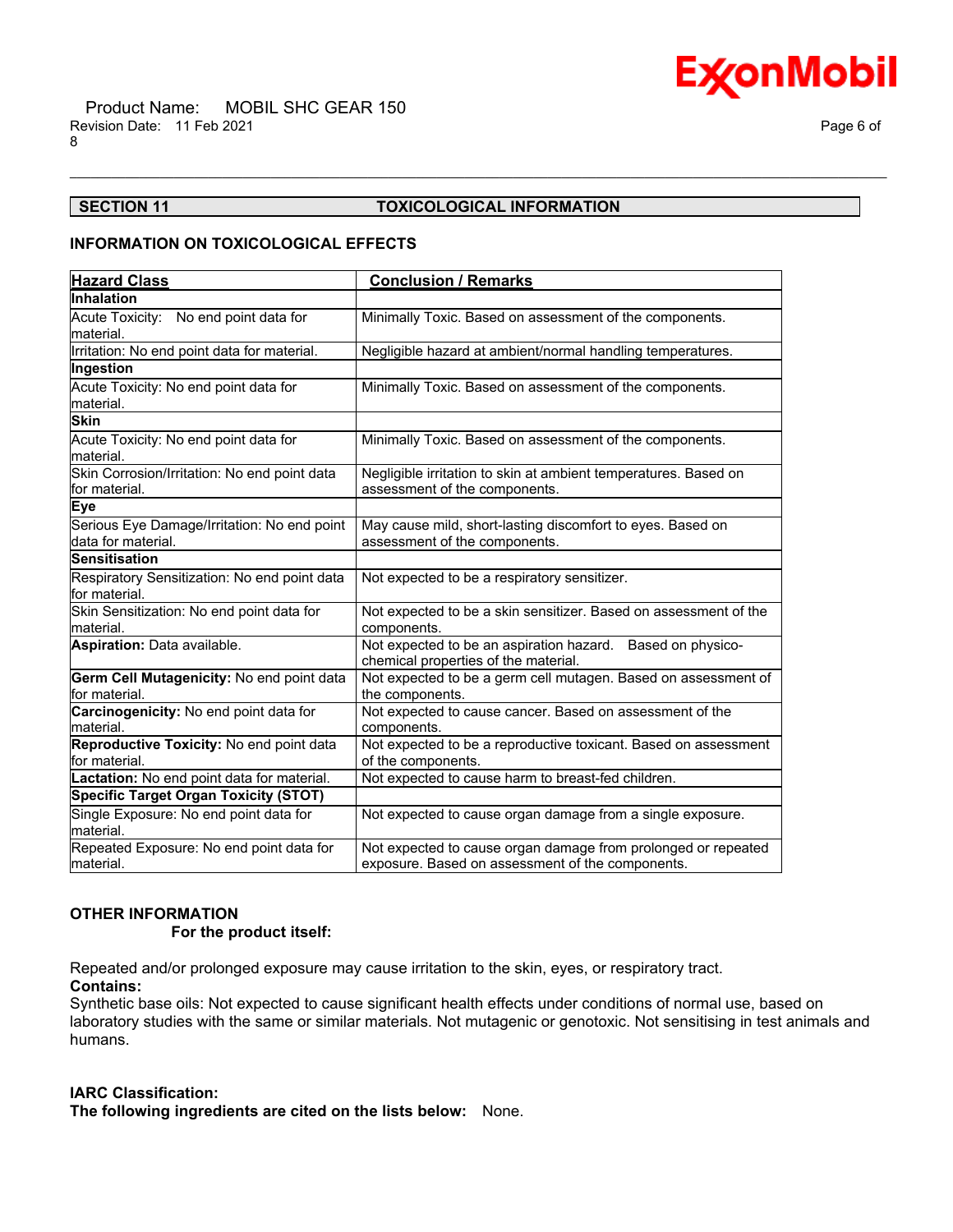



### --REGULATORY LISTS SEARCHED--  $1 = IARC 1$   $2 = IARC 2A$   $3 = IARC 2B$

\_\_\_\_\_\_\_\_\_\_\_\_\_\_\_\_\_\_\_\_\_\_\_\_\_\_\_\_\_\_\_\_\_\_\_\_\_\_\_\_\_\_\_\_\_\_\_\_\_\_\_\_\_\_\_\_\_\_\_\_\_\_\_\_\_\_\_\_\_\_\_\_\_\_\_\_\_\_\_\_\_\_\_\_\_\_\_\_\_\_\_\_\_\_\_\_\_\_\_\_\_\_\_\_\_\_\_\_\_\_\_\_\_\_\_\_\_\_

#### **SECTION 12 ECOLOGICAL INFORMATION**

The information given is based on data for the material, components of the material, or for similar materials, through the application of bridging principals.

#### **ECOTOXICITY**

Material -- Not expected to be harmful to aquatic organisms.

#### **MOBILITY**

 Base oil component -- Low solubility and floats and is expected to migrate from water to the land. Expected to partition to sediment and wastewater solids.

#### **SECTION 13 DISPOSAL CONSIDERATIONS**

Disposal recommendations based on material as supplied. Disposal must be in accordance with current applicable laws and regulations, and material characteristics at time of disposal.

### **DISPOSAL RECOMMENDATIONS**

 Product is suitable for burning in an enclosed controlled burner for fuel value or disposal by supervised incineration at very high temperatures to prevent formation of undesirable combustion products. Protect the environment. Dispose of used oil at designated sites. Minimize skin contact. Do not mix used oils with solvents, brake fluids or coolants.

**Empty Container Warning** Empty Container Warning (where applicable): Empty containers may contain residue and can be dangerous. Do not attempt to refill or clean containers without proper instructions. Empty drums should be completely drained and safely stored until appropriately reconditioned or disposed. Empty containers should be taken for recycling, recovery, or disposal through suitably qualified or licensed contractor and in accordance with governmental regulations. DO NOT PRESSURISE, CUT, WELD, BRAZE, SOLDER, DRILL, GRIND, OR EXPOSE SUCH CONTAINERS TO HEAT, FLAME, SPARKS, STATIC ELECTRICITY, OR OTHER SOURCES OF IGNITION. THEY MAY EXPLODE AND CAUSE INJURY OR DEATH.

# **SECTION 14 TRANSPORT INFORMATION**

**LAND** : Not Regulated for Land Transport

**SEA (IMDG):** Not Regulated for Sea Transport according to IMDG-Code

**Marine Pollutant:** No

**AIR (IATA):** Not Regulated for Air Transport